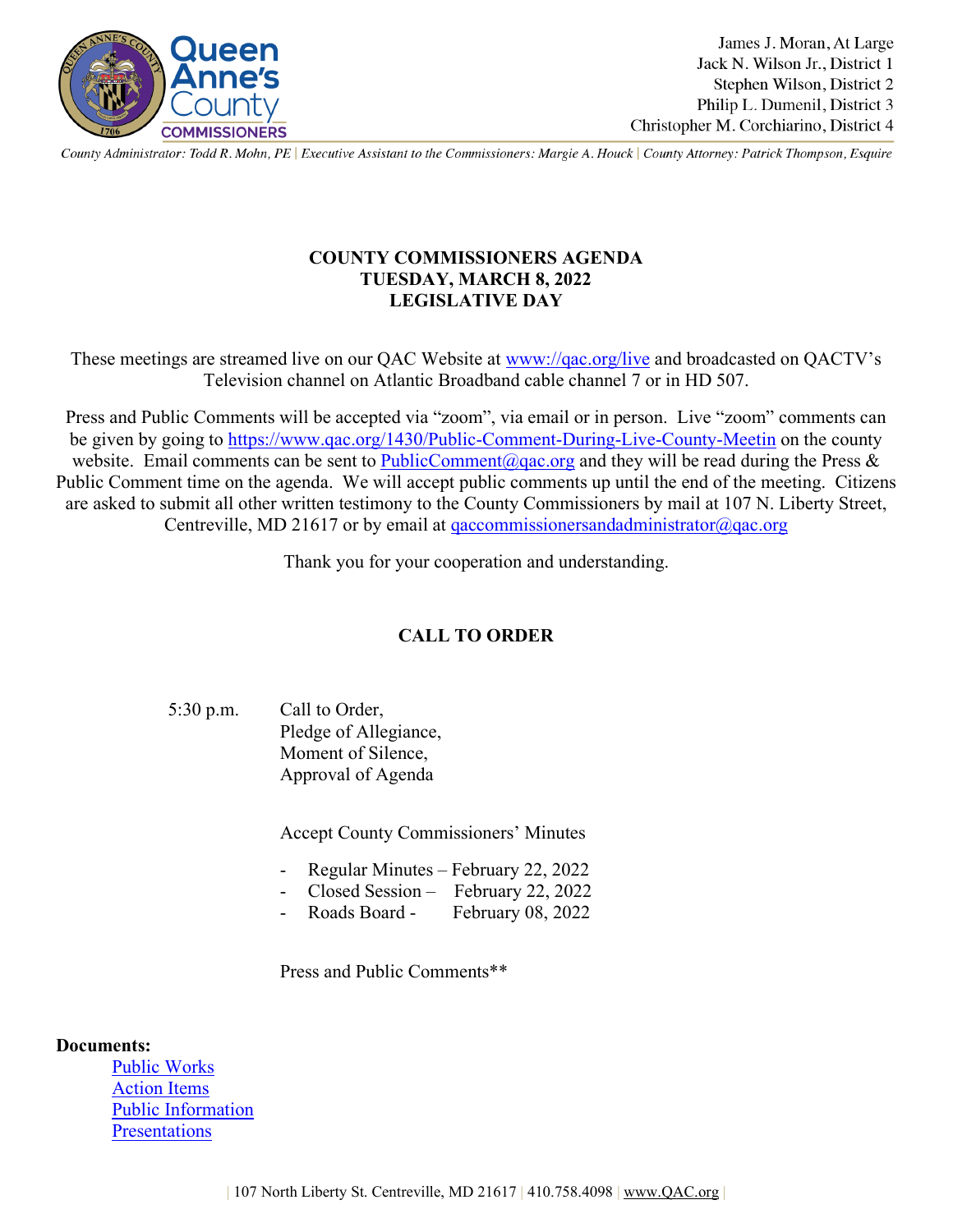## **PRESENTATIONS**

| $5:40$ p.m. | Joseph Ciotola MD, Health Officer              |  |
|-------------|------------------------------------------------|--|
|             | "Queen Anne's County Health Department Update" |  |

- 5:50 p.m. Mr. Robert Woolley, Owner /Operator Ms. Collen Williams, Director of Operations "Update on Giving the Edge Foundation"
- 6:05 p.m. Ms. Nichole Hepfer, Director of Finance "Spending Affordability Committee Update"

#### **NEW BUSINESS**

- 6:30 p.m. Mr. Todd R. Mohn, PE, County Administrator "Presentation of Documents for Signatures and Weekly Correspondence"
- 6:45 p.m. Department of Public Works

### Roads

- 1. Chesapeake Bay Business Park Rehabilitation Project
- 2. Elm Street Public Hearing Request

### Action

- 1. Proclamation Character Counts Pillar of the Month Responsibility
- 2. Proclamation Endometriosis Awareness Month
- 3. Maryland Heritage Area Authorities Grant Support Bloomfield Manor House Architectural/Site Assessment
- 4. Bay Bridge Airport Runway 11-29 Rehabilitation & Safety Enhancements
- 5. USDA Rural Business Development Phase II Branding Grant Application
- 6. Federal Transit Administration and Maryland Transit Administration Certifications and **Assurances**
- 7. Maryland Department of Transportation Administration Coronavirus Response and Relief Supplemental Appropriations Act Operating Assistance Act
- 8. Transition of Human Resources Ordinance to Human Resources Handbook
- 9. Budget Amendment #CC-38 KNSG Wastewater Treatment and Water Distribution
- 10. Board of Education Transfer between Major State Categories
- 11. Letters of Support for Chesapeake Bay Bridge NEPA Phase 2 Funding

7:05 p.m. Commissioner's Roundtable